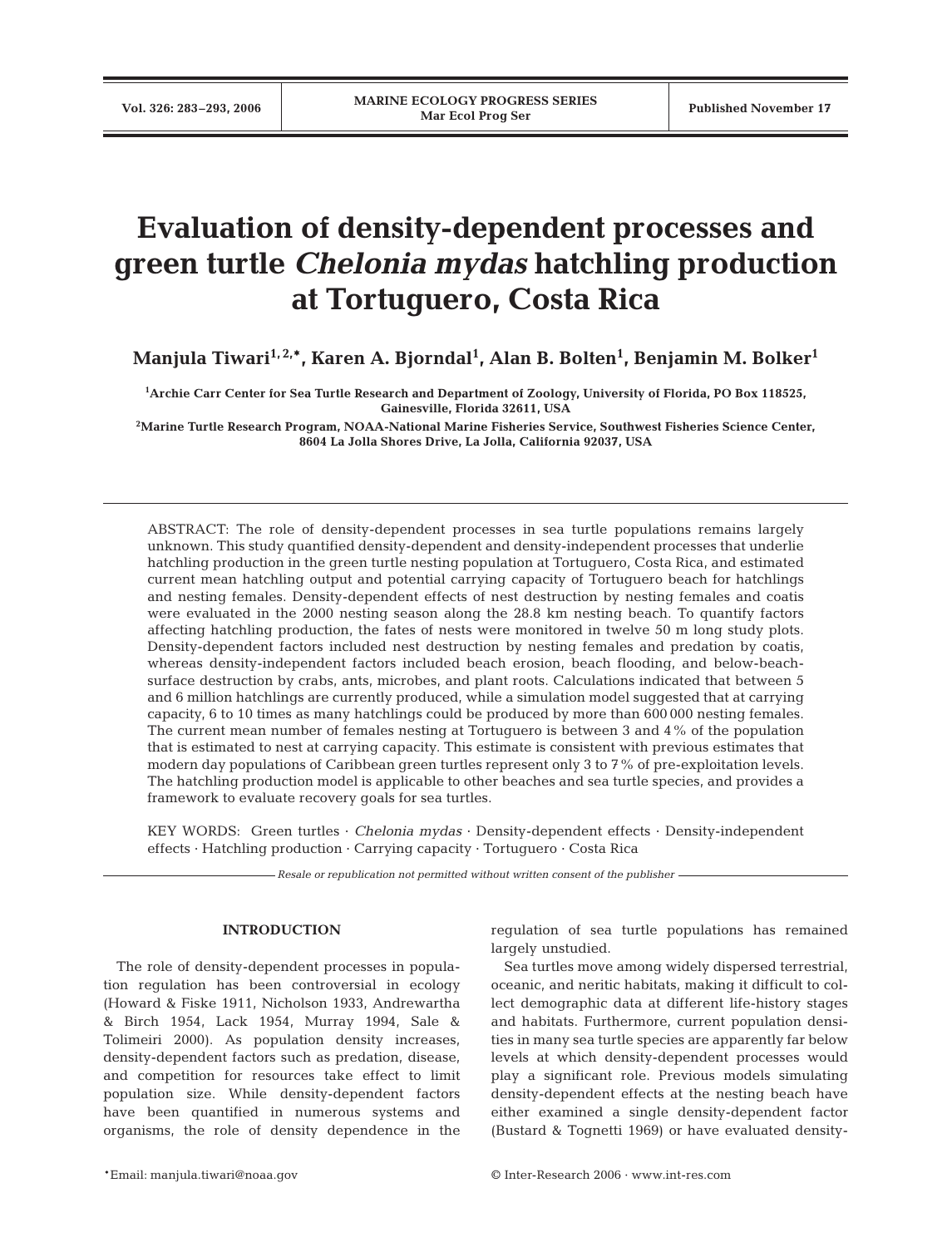dependent effects with a limited number of parameters derived statistically (Girondot et al. 2002). A recent study by Caut et al. (2006) improved on the densitydependence model developed by Girondot et al. (2002) and highlighted population regulation through density-dependent nest destruction at a high-density leatherback *Dermochelys coriacea* nesting beach in French Guiana. Away from the nesting beach, Bjorndal et al. (2000) reported evidence for density-dependent effects on somatic growth rates in immature green turtles in the southern Bahamas. In general, models of population dynamics developed for sea turtles have either explicitly omitted density-dependent processes or have used assumptions that need to be validated (Chaloupka & Limpus 1996, Chaloupka & Musick 1997, Chaloupka 2003, Heppell et al. 2003). Density-independent models are entirely appropriate for predicting population dynamics at low densities and evaluating the short-term effects of different conservation strategies (de Kroon et al. 2000). However, evaluating density-dependent effects at all stages will become essential for predicting population dynamics as populations recover and population densities increase (Bjorndal 2003), for establishing recovery goals, and for guiding management questions pertaining to exploitation of sea turtle populations. This study is an attempt to quantify density-dependent and density-independent processes that limit hatchling production in the green turtle nesting population at Tortuguero, Costa Rica.

Tortuguero supports the largest green turtle rookery in the Atlantic system, and the number of green turtles nesting annually has increased over the past 30 yr (Bjorndal et al. 1999, Troëng & Rankin 2005). The annual number of nesting females varies widely between successive years at Tortuguero, apparently in response to environmental factors that affect the length of the interbreeding intervals of individual turtles (Solow et al. 2002). Analyses of spatial variation in nest distribution in this increasing and naturally fluctuating nesting population over a 30 yr period have demonstrated a remarkably consistent pattern in nest distribution within and among years (Tiwari et al. 2005). Therefore, while the overall strength of densitydependent effects will vary proportionally between high and low nesting years, relative nest densities along the beach are consistent among years.

At Tortuguero, nests are destroyed by nesting sea turtles (Fowler 1979, Spotila et al. 1987, Horikoshi 1992) and by natural predators including coatis *Nasua narica*, crabs *Ocypode quadrata*, ants (unidentified species), termites (unidentified species), maggots *Megaselia scalaris*, and mites *Casloglyphus* sp. (Fowler 1979, Horikoshi 1992). Domestic and feral dogs *Canis familiaris* have also been observed depredating turtle nests at Tortuguero (Fowler 1979, Horikoshi 1992). As egg and eggshell remains accumulate, increased microbial activity may result in higher egg mortality (Cornelius et al. 1991, Marcovaldi et al. 1999, Phillott & Parmenter 2001). Sand erosion and accretion as well as beach flooding during heavy rains at Tortuguero often result in nest loss (Horikoshi 1992). Finally, people still occasionally collect eggs for consumption on Tortuguero beach.

Tortuguero provides an excellent opportunity to evaluate density-dependent and density-independent effects on hatchling production because of the large size of the colony and the consistent spatial distribution of nests within and among years. Jackson et al. (2001) estimated that the current populations of green turtles in the Caribbean represent only 3 to 7% of preexploitation level. Therefore, far greater numbers of turtles may well have nested at Tortuguero in the past. Quantifying density-dependent processes that affect hatchling production at Tortuguero will help identify what numbers could have nested in the past and what size populations could be supported in the future (see 'Discussion').

In this study, we used 3 approaches to examine density-dependent and density-independent effects on hatchling production at Tortuguero. First, we evaluated density-dependent effects of nest destruction by nesting females and predation by mammals on the entire nesting beach. Second, to quantify densitydependent and density-independent processes affecting hatchling production that could not be estimated at the level of the nesting beach, we monitored the fates of nests in twelve 50 m long study plots within the dense nesting section of the beach. Third, to estimate current mean hatchling output and potential carrying capacity, defined as the maximum number of hatchlings that can be produced in a season, we incorporated the density-dependent and density-independent parameters estimated from the study plots into a simulation model.

# **MATERIALS AND METHODS**

The 28.8 km long Tortuguero nesting beach lies on the northern Caribbean coast of Costa Rica. Tortuguero village and a few tourist lodges lie within the northern 5.4 km, and Tortuguero National Park extends between kilometers 5.4 and 28.8. The beach is backed by low-lying tropical rainforest and is separated by Rio Tortuguero from the mainland.

**Density-dependent effects along the entire beach.** During the 2000 nesting season (mid-June to early December), the 28.8 km beach was surveyed at approximately weekly intervals by an observer walk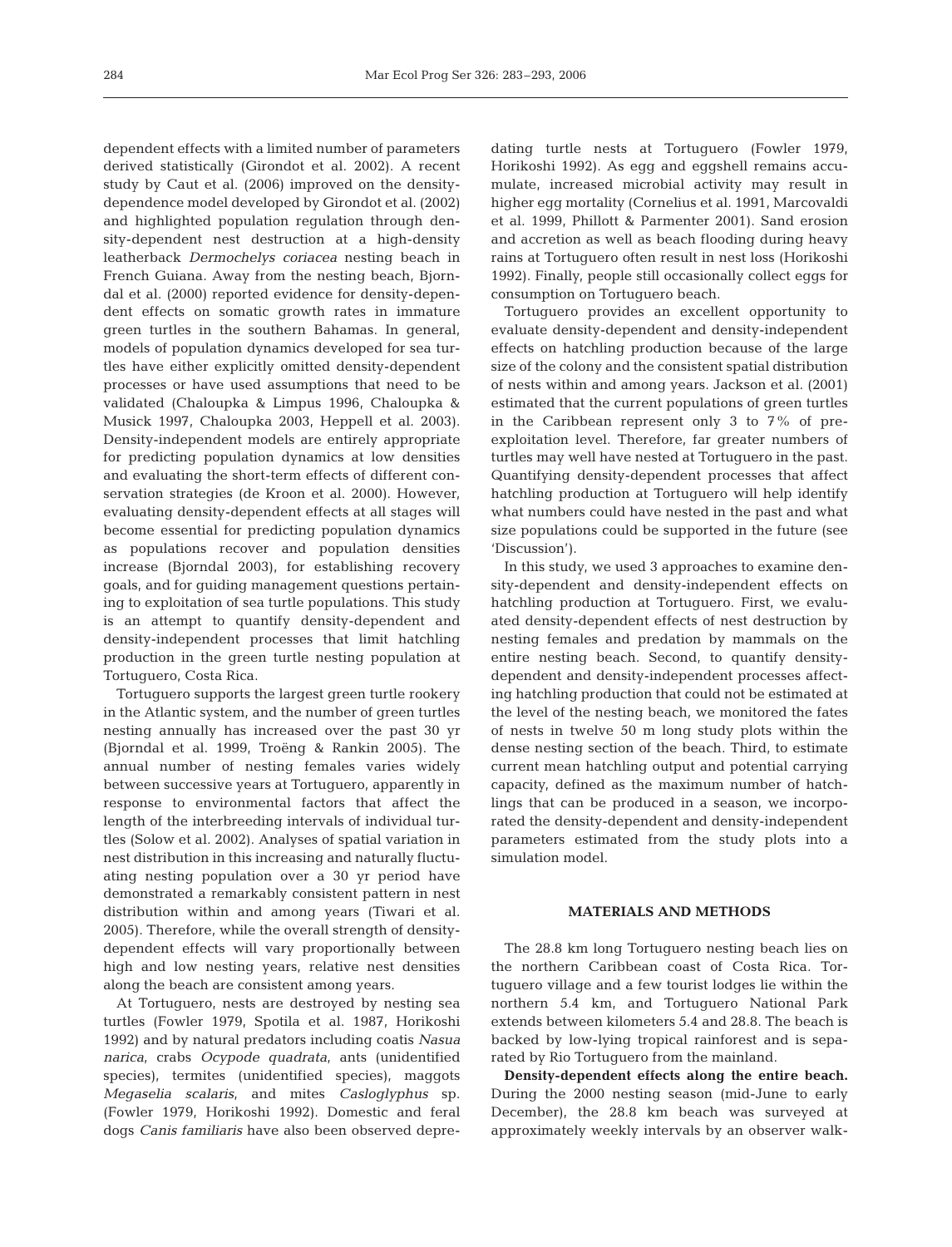ing the beach early in the morning and counting only the nests laid the previous night. Visible tracks and large depressions left in the sand by nesting females that emerged the previous night, which are easily distinguished from older tracks, were used to determine how many nests were laid. Locations of nests were not marked during these weekly surveys. In addition, the number of nests destroyed by nesting females and the number of nests depredated by mammals (primarily coatis) since the previous survey were counted. Once a month the width of the beach, from the vegetation to the most recent high tide line, was measured every 1.6 km to estimate changes in available nesting area.

To evaluate density-dependent effects of nest destruction by nesting females, nest density and the probability of a female destroying a nest were estimated from the data collected. Average nest density for the 28.8 km beach (= beach density) on a given day was calculated from the estimated number of nests in the beach on that day and mean beach area (= 28.8 km  $\times$  mean monthly beach width). The number of nests incubating in the beach on a given day was estimated by determining the mean number of nests laid on each day from weekly nest counts during that month, assuming that all nests had an incubation period of 60 d, and summing all the nests laid in the 2 mo prior to the day for which beach density was being calculated.

The probability of a female destroying a nest was evaluated as an index of destroyed nests (= [no. of nests destroyed by nesting females since previous survey]/[no. of females that nested the previous night]). An index was used because the nest destruction count attempted to include nests destroyed since the previous survey, whereas the number of new nests laid could only be determined for the previous night. We also evaluated the relationship between beach density and the number of nests depredated by mammals (primarily coatis), as well as the relationship between estimated hatching density (= density of nests hatching on the 28.8 km beach) and the number of nests depredated by mammals.

**Density-dependent and density-independent effects in study plots.** To quantify density-dependent and density-independent parameters affecting hatchling production that could not be determined at the level of the nesting beach, 12 randomly selected 50 m long plots were set up between kilometers 9.6 and 13.6, which lie within the high-density nesting area of the beach (Tiwari et al. 2005). Each plot was further divided into 3 zones: the vegetation zone at the back of the beach had 100% shade, the border zone within 2 m of the vegetation had 5 to 100% shade, and the open zone between the border zone and the surf had less than 5% shade. Thermocouples were buried in the vegetation, border, and open zones of 6 plots at mean

mid-clutch depth of 70 cm (Horikoshi 1992). Sand temperatures were monitored to determine whether they remained within the thermal tolerance range for sea turtle embryos, estimated to lie between 25 and 35°C (Ackerman 1997) or between 24 and 32°C (Yntema & Mrosovsky 1982). Eighteen PVC pipes, 10 cm in diameter, were placed in the open and vegetation zones to a depth of 140 cm in 9 plots to determine when ground water level was high enough to drown nests. To calculate plot area and estimate changes in plot area over the nesting season, the width of each plot was averaged from measurements taken from the vegetation to the most recent high tide line and to the current tide line, approximately every 5 d at the north and south ends of each plot. Data in the plots were collected from mid-June to early December 2000.

Each morning, the locations of all new nests, depredated nests, and nests destroyed by nesting females from the previous night, as well as the locations of nests lost to erosion and poaching (i.e. nests illegally collected by humans for consumption), were recorded in the 12 plots. Nest destruction occurring below the beach surface by invading plant roots or by predators such as crabs, ants, and microbes could not be monitored on a daily basis. Therefore, a subset of randomly selected nests was marked for nest inventories to quantify these sources of nest destruction after the main hatchling emergence event or after the estimated incubation period. During a nest inventory, clutch size (defined as the number of eggs in a nest) was estimated by counting eggshells that were ≥50% intact and the unhatched eggs. Eggs that were still turgid and white in color and showed no evidence of decomposition were classified as infertile (Blanck & Sawyer 1981, G. Webb pers. comm.). Mortality caused by beach flooding in the excavated nests was also recorded. The average incubation time (the time between clutch deposition and hatchling emergence) was determined from nests for which the date of hatchling emergence was recorded.

From data collected in the study plots, we quantified the relationships between nest density and (1) nest destruction by nesting females, (2) predation by mammals (primarily coatis), and (3) below-beach-surface nest destruction, which included destruction by crabs, ants, microbes, maggots, and root invasions. Root invasion was included because developing eggs may provide an additional source of nutrients for these plants, leading to the proliferation of roots as nest density increases. Different measures of nest density were deemed appropriate to quantify each of these relationships and are described below.

Individual nesting females or coatis could destroy nests anywhere in the plot. Therefore, the measure of nest density used to evaluate nest destruction by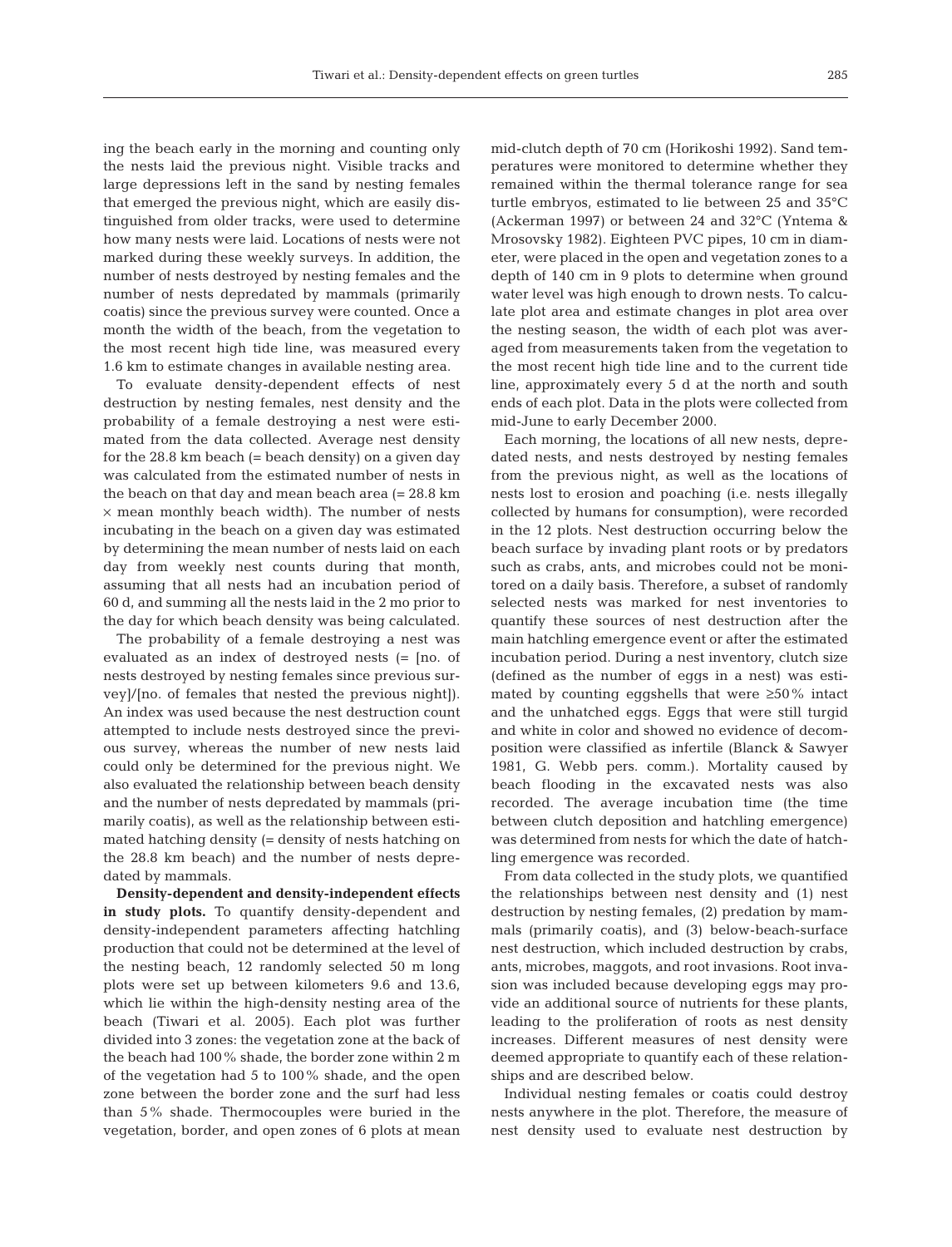females and coatis was defined as the number of incubating nests per plot area (= plot density). The relationship between plot density and the probability that a nesting female destroys another nest was quantified by determining the outcome of female nesting activity (no. of females that destroyed/did not destroy a nest) for all observed plot densities in the 12 plots. Data were analyzed using binomial generalized linear models (GLM). In order to fit the expected relationship  $p$ (destroyed) =  $1 - e^{-AD}$ , where *A* is the area disturbed by a nesting female and *D* is density, a quasibinomial GLM using a log link and an intercept forced to 0 was fit to the number of nests surviving (rather than number of nests destroyed) (Strong et al. 1999). The model predicts the probability of nest survival  $p_{\rm Si}$  1 – (p<sub>S</sub>) gives the estimated probability of nest destruction at each density. To account for overdispersion (variance greater than expected from a binomial model, estimated as residual deviance/residual df), the quasibinomial model was used for model evaluation (McCullagh & Nelder 1989). Data were also analyzed with plot as a fixed effect (Agresti 1996); analyzing binomial data with random effects is challenging, and a fixed-effect model should be sufficient to detect major variation in nest destruction among plots.

The relationship between plot density and the probability of a nest being depredated by coatis was quantified by determining the number of incubating nests that were depredated and the number of incubating nests that were not depredated in the study plots on a per night basis, with plot density averaged over the 12 plots because a minor percentage of nests were depredated. This relationship was analyzed using a binomial GLM with a logit link and a quasibinomial model. The  $r^2$  values were calculated as ([null deviance – residual deviance]/[null deviance]).

To evaluate potential density-dependent effects of below-beach-surface nest predation (= destruction by crabs, ants, microbes, maggots, and root invasions) on hatching success, the appropriate measures of density are the number of neighbors and distance to nearest neighbor. We used both the average number of nests within a 1.5 m radius over the incubation period of a nest and the minimum distance to nearest neighbor as independent variables in the same analysis to quantify nest density (= neighbor density); co-linearity between these 2 measures of neighborhood density was not a problem because of a non-linear relationship between minimum distance to nearest neighbor and average number of neighbors within a 1.5 m radius. Given that green turtles have a track width between 100 and 130 cm (Pritchard & Mortimer 1999) without complete extension of the front flippers, and an average straight carapace length of 100 cm at Tortuguero (Bjorndal & Carr 1989), we assumed that the area of disturbance by a turtle excavating a body pit and then later vigorously camouflaging the area would have a radius of 1.5 m. This represents a disturbed area of  $7 \text{ m}^2$  and is close to Hendrickson's (1958) estimate of an area between 5 and  $6 \text{ m}^2$  for green turtles nesting in Malaya and Sarawak, which have radii of 1.3 and 1.4 m, respectively. This larger area of disturbance in our analysis assumes that indirect effects could act over a greater distance than direct destruction.

Neighbor counts included incubating nests as well as hatched, destroyed, and depredated nests because the presence of decomposing eggs and eggshells may escalate microbial activity and attract predators. Nests that were eroded or collected by humans were removed from the analysis on that day.

To evaluate the relationship between neighbor density and the proportion of eggs lost to below-beachsurface predation, the number of eggs that hatched and the number of eggs that did not hatch were determined for each nest. Eggs classified as infertile were not included. Nests that were located less than 1.5 m from either end of the plot were not included in this analysis because location or number of neighbors outside the plot were not known. The binomial GLM with a quasibinomial model and a logit link function was used to analyze the relationship. Data were also analyzed with plot and beach zone as fixed effects.

R software (R Development Core Team 2004) was used for GLM analyses.

## **RESULTS**

#### **Density-dependent effects along the entire beach**

The index of nests destroyed by nesting females closely tracked estimated beach density (= nest density for the 28.8 km beach) (Fig. 1a). Coati predation increased at the end of the season when beach density was low, but when hatching density increased (Fig. 1b). Mean beach width for the season was 26 m (range of mean monthly beach width  $= 13.5$  to 34.5 m,  $n = 6$ ).

# **Density-dependent and density-independent effects in study plots**

#### Clutch and environmental parameters

A total of 3081 nests was laid in the 12 study plots with an average of 257 nests per plot (range = 159 to 328, SD =  $59.8$ ; n = 12). Mean clutch size was 108 eggs (range = 31 to 206, SD = 24.6,  $n = 316$ ). Mean incubation period, estimated for every half-month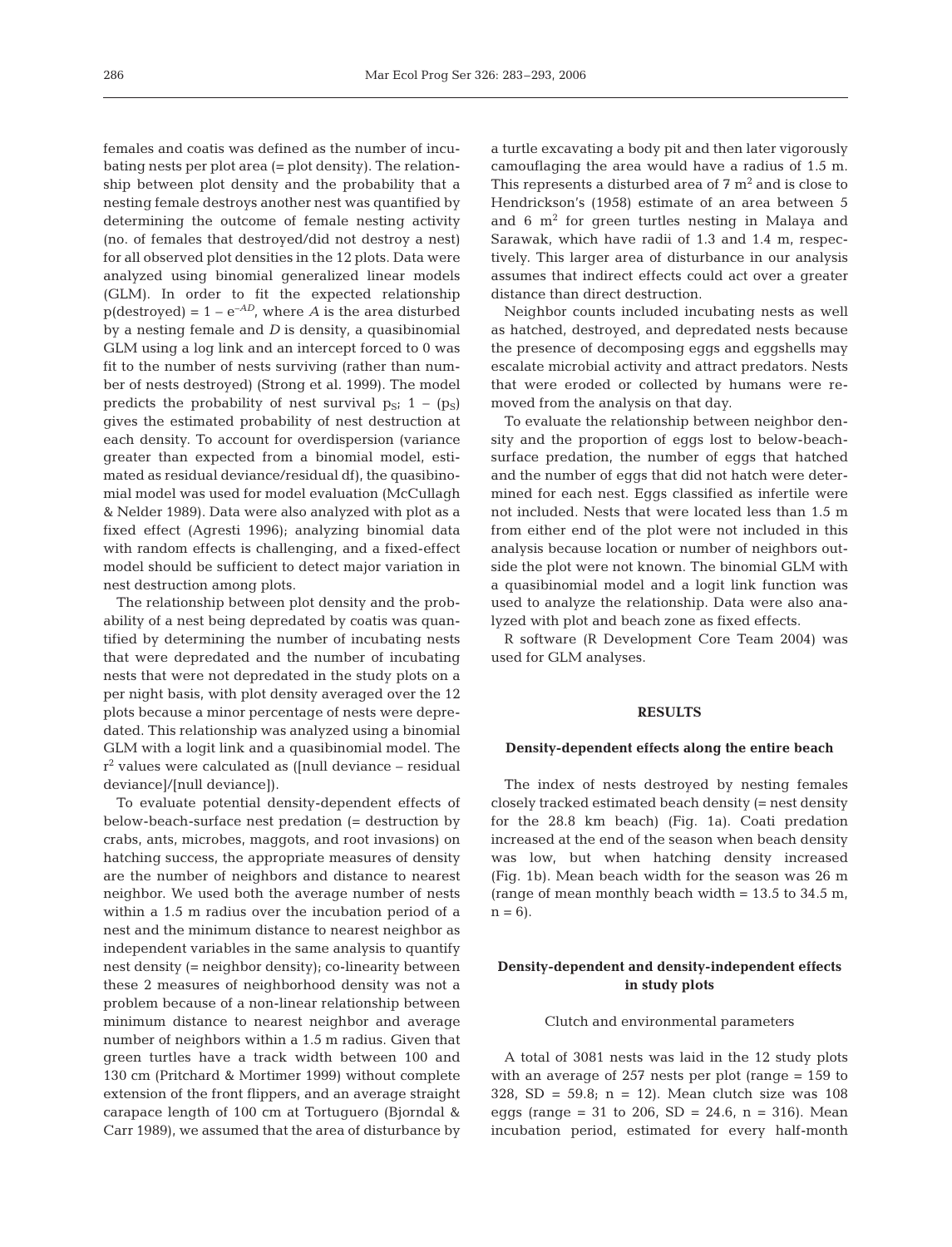

Fig. 1. (a) Relationship between index of dug up nests  $(•$  and **—** = [no. of nests destroyed by nesting females since previous survey]/[no. of females that nested the previous night]) and density of nests on the 28.8 km beach (**––––**). (b) Relationship of no. of nests depredated by mammals (primarily coatis)  $\phi$ ) with nest density  $\left($ —) and hatching density  $\left($  = density of nests hatching on the 28.8 km beach, multiplied by 50 to share same axis as nest density; **––––**) on the 28.8 km beach during the 2000 nesting season. Solid and dashed lines are fitted smooth (cubic smoothing splines). Day of Year 150 = 29 May 2000

period in each of the 12 plots, was 60 d (range = 54 to 68, n = 90). Only 1.2% (n = 37) of nests laid in the plots were lost to beach erosion, and the average daily probability of nest erosion was estimated to be 0.00018 by determining the probability of viable nests being eroded daily. Only 12 nests (0.4%) were collected by humans.

Average sand temperature at 70 cm (mean midclutch depth) was  $28.3^{\circ}$ C (range = 25.4 to 30.7°C) in the open zone,  $26.2^{\circ}$ C (range = 24.9 to 27.8 $^{\circ}$ C) in the border zone, and  $25.6^{\circ}$ C (range = 24.5 to 30.1°C) in the vegetation zone. Sand temperature during the nesting season stayed within acceptable incubation range in all zones and is unlikely to have contributed to embryo mortality. The water table rose to a minimum depth of 66.5 cm (mean = 89.3 cm; range = 66.5 to 132 cm) in the open zone and to  $45.4 \text{ cm}$  (mean =  $90.9 \text{ cm}$ ; range = 45.4 to 132 cm) in the vegetation zone, causing flooding of nests that were at a mean nest depth of 75.5 cm (nest depth range  $= 29.5$  to 113.3 cm). In the excavated

nests in which flooding was a major source of mortality  $(n = 17)$ , the proportion of eggs surviving ranged from 0 to  $75%$ .

#### Nest destruction by nesting females and coatis

Nest destruction by females closely tracked the pattern of female emergence as observed at the level of the nesting beach (Fig. 1a). Of the 3081 nests laid in the 12 plots,  $11\%$  (n = 340) of incubating nests were destroyed by nesting turtles. In the 32 affected nests that were inventoried, the number of eggs remaining ranged from 1 to 132. The proportion of these remaining eggs that hatched ranged from 0 to 100%. Increasing plot density significantly increased the probability that a female would destroy a nest (Wald test,  $p <$ 0.0001; Fig. 2); the estimated coefficient of the log slope was –1.66, corresponding to a destruction area of 1.66  $m<sup>2</sup>$  or a destruction radius of 0.73 m. The plot-bydensity interaction (i.e. the variation in slope from plot to plot) was significant  $(F = 2.35, p = 0.01)$ , with estimated destruction radii ranging from 0.47 to 0.99 m in different plots.

Predation by coatis was extremely low in the study plots. Of the 3081 nests laid in the 12 plots, coatis depredated  $0.8\%$  (n = 24) of the incubating nests and excavated  $0.3\%$  (n = 10) of the nests after hatchling emergence. Between July and September 2000, the mean daily probability of a nest being depredated was 0.0001; between October and December 2000, mean daily probability of predation was 0.0003. In 3 depredated nests that were inventoried, the number of



Fig. 2. Relationship between nest density (no. of incubating nests per plot area) and probability that a female destroys another nest  $(•)$ . Solid line shows fit of a binomial GLM to the relationship  $p = 1 - e^{-AD}$ , where *A* is the area disturbed by a nesting female and *D* is density; dashed lines show relationships for other radii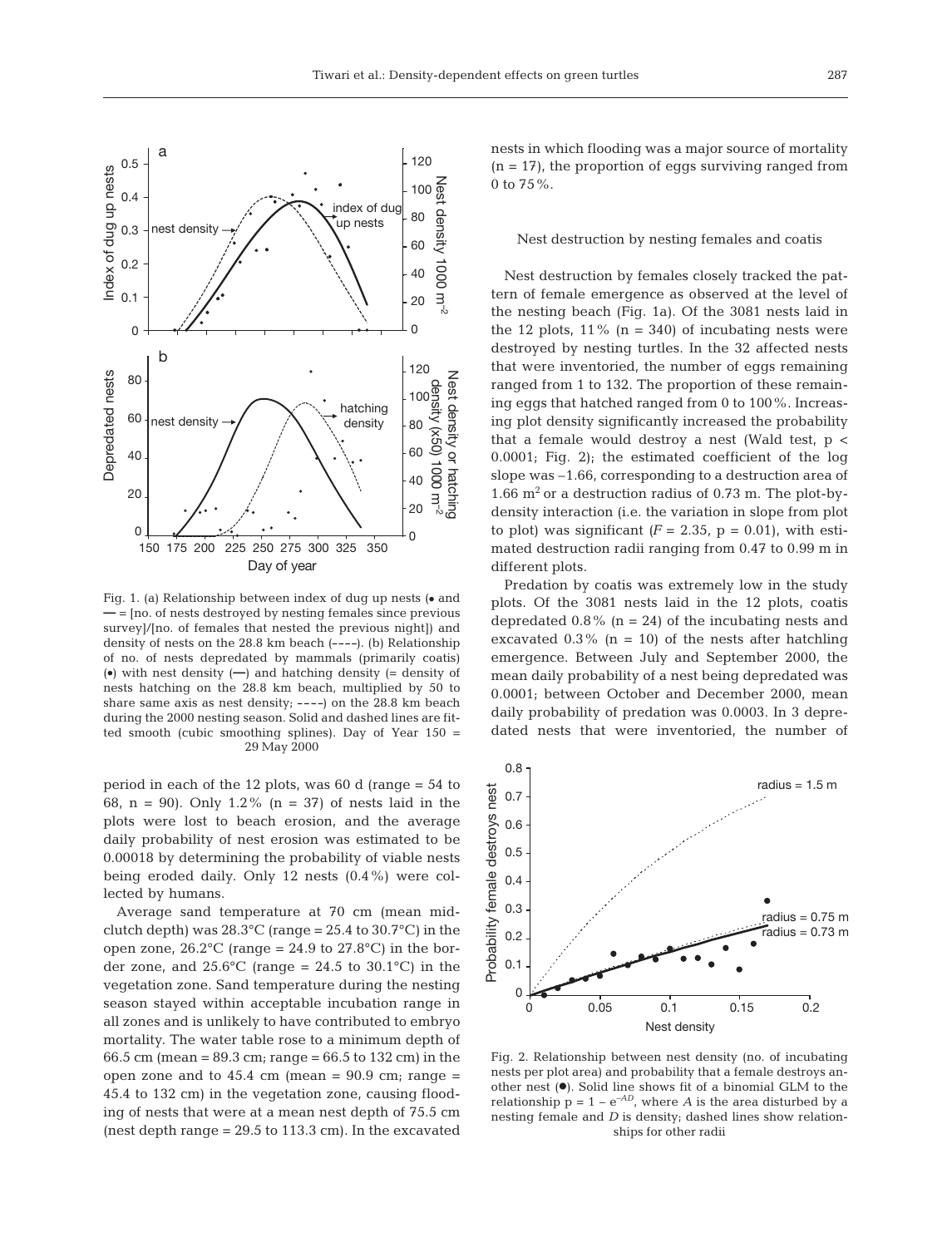remaining eggs ranged from 33 to 84. The proportion of these remaining eggs that hatched ranged from 73 to 90%. There was a very small but significant negative relationship between plot density and predation by coatis (GLM;  $r^2 = 0.07$ ,  $F = 4.55$ ,  $p = 0.03$ ), which was probably caused by an increase in coati predation towards the end of the season when hatching increased, rather than by any causal relationship between density and coati predation (Fig. 1b).

#### Below-beach-surface predation

The mean proportion of eggs in a nest that survived below-beach-surface sources of mortality was 88.7% (range = 14.3 to 100%;  $n = 290$  nests). There was no significant relationship between proportion of the nest destroyed by below-beach-surface predation and the average number of neighbors  $(GLM; F = 0.10, p = 0.76)$ , minimum distance to nearest neighbor (GLM; *F* = 1.68,  $p = 0.2$ , or the interaction between average number of neighbors and minimum distance to nearest neighbor (GLM;  $F = 0.16$ ,  $p = 0.69$ ). When plot and zone were included in the model with average number of neighbors and minimum distance to nearest neighbor, there was no significant effect of plot, zone, or their interaction ( $p > 0.05$ ).

#### **SIMULATION MODEL**

#### **Model description**

We developed a model to simulate processes that affected hatching in the 12 study plots to estimate current mean hatchling output, the carrying capacity of the 28.8 km beach (the maximum number of hatchlings that can be produced at Tortuguero), and the time to reach carrying capacity. For the simulation, the 28.8 km beach was divided into 36 segments that were each 800 m in length. In addition, mean beach width from the vegetation to the high tide line for the 28.8 km beach (26 m) was divided into 13 segments of 2 m each. The number of nests present on the beach on each day *(t)*, summed over the 36 segments along the length of the beach *(x)* and the 13 segments across the width of the beach *(y)*, can be summarized by:

Nest<sub>t</sub> = 
$$
\sum_{x=1}^{36} \sum_{y=1}^{13} (\text{Nests}_{(t-1)xy} - F_{txy} + N_{txy} - C_{txy} - E_{txy} - H_{txy})
$$

On each day *(t)* for 185 d, the model simulated a random value (according to the rules given below) for each of the 2 by 800 m segments (36 along the beach and 13 across the beach:  $n = 468$  segments) for the

number of nests destroyed by nesting females *(F)*, the number of nests deposited each day *(N)*, and the number of nests depredated by coatis *(C)*, eroded *(E)*, and hatched *(H)*.

Only nesting in the main months (1 July to 31 October) on the 28.8 km beach was considered in the model, but the model was run until the end of December (*t* = 185 d) to allow all nests laid in October to complete their incubation period of 60 d, estimated from the study plots. The number of nests laid each day *(N)* was drawn from a Poisson distribution whose mean was the product of the total number of nests laid in the season and the mean proportion of nests laid on that day identified from general additive models in Tiwari et al. (2005); a clutch size of 108 eggs, estimated from the study plots, was assigned to each nest. To mimic the observed spatial distribution of nests along the beach, with a central peak skewed towards the northern end of the beach (Tiwari et al. 2005), the expected distribution of nests along the length of the beach was parameterized by a Beta-distribution (scaled from its usual domain of [0, 1] to [0, 28.8] to match the length of the beach) with shape parameters 2.11 and 1.87 estimated by the method of moments from the mean and variance of spatial nesting data along the beach. Similarly, the nest distribution across the beach — clustered close to the vegetation and in the open sections of the beach with nest numbers decreasing towards the tide line — was simulated by a Beta-distribution with shape parameters 1.72 and 2.69, estimated from the mean and variance of nest location data collected in the study plots.

The expected probability of a nest being destroyed by a nesting female is given by the equation  $1 - e^{-AD}$ , where *A* is the area of destruction and *D* is nest density at time of nest destruction. The radius of the area (assumed to be circular) within which a female is likely to destroy another nest during her nesting process was determined from the GLM fit discussed above; a radius of 0.75 m, equivalent to an area of 1.77  $m^2$ , was used as an approximation to the precise estimate of 0.73 m/1.66  $m^2$  (a reasonable approximation given the wide range of variation among plots). Bustard & Tognetti (1969), in their model simulating densitydependent nest destruction by females in green turtles nesting in Australia, estimated that the body pit excavated by the turtle during her nesting process was 1.5 by 1.2 m, which corresponds to a radius of about 0.75 m. The number of nests destroyed by each female on each day in every segment was drawn from a Poisson distribution with a mean equal to 1.77 times the current density in the sub-plot. This assumes that nests are randomly distributed within sub-plots even though they are non-randomly distributed across sub-plots. A female was allowed to destroy more than 1 nest, but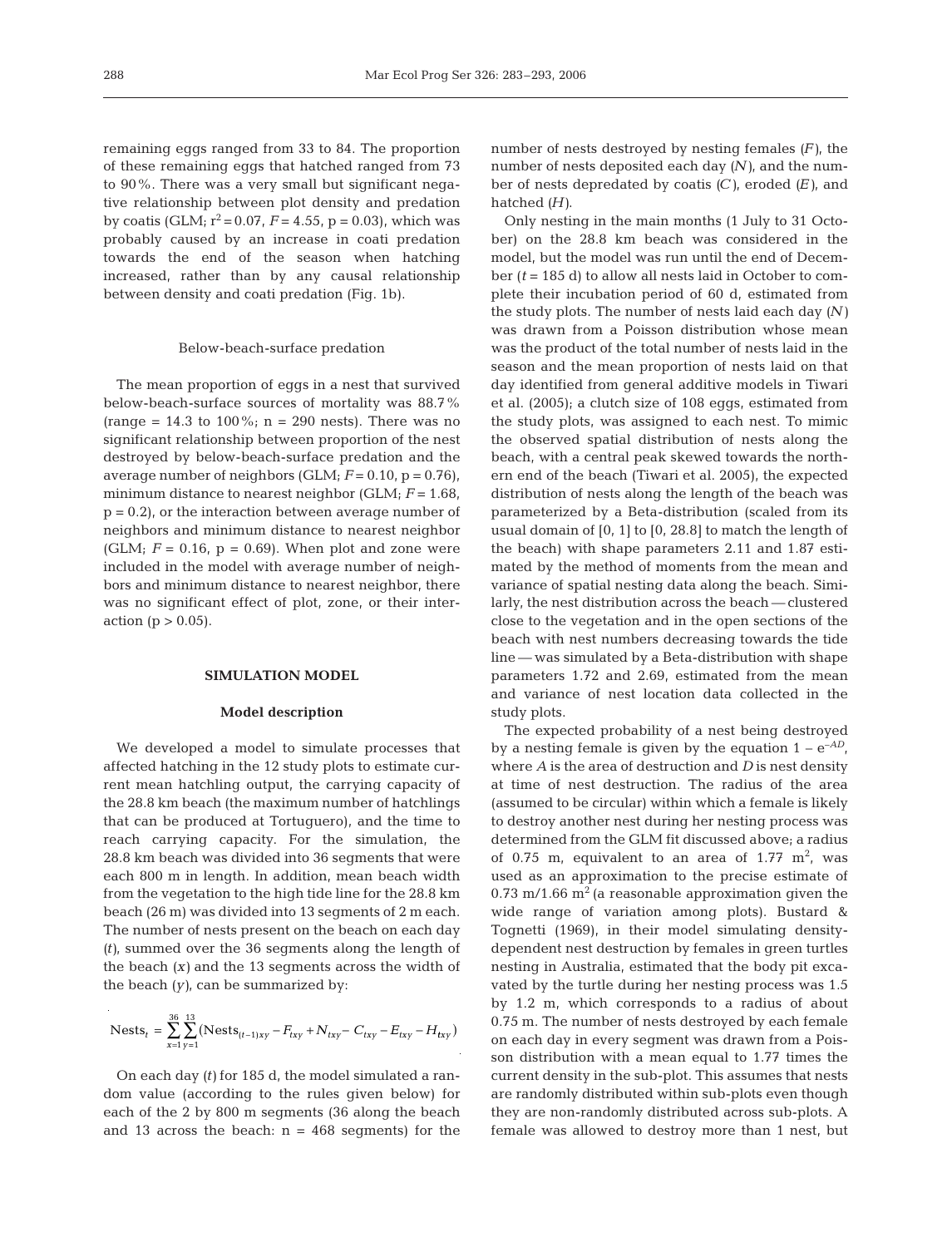the total number of nests destroyed in a segment could not exceed the total number of nests in that segment. In a conservative model, the fraction of the nest destroyed was set to 100%. In a less conservative model, the fraction of the nest destroyed by a nesting female varied from a few eggs to most of the eggs; a random fraction of eggs selected from a uniform distribution was subtracted from the clutch.

All incubating nests were subjected to a daily probability of predation by coatis and erosion until they had completed their incubation period. The mean daily probability of a nest being depredated in the model was 0.0001 during the nesting months (July to September) and 0.0003 from October to December when hatching increased, as estimated from the study plots. The mean daily probability of a nest being eroded in the model was 0.00018, also estimated from the study plots. All the eggs were destroyed in an erosion event. Each day in each segment, the number of nests depredated *(C)* or eroded *(E)* was selected from a binomial distribution with the appropriate probability of predation and erosion. In a conservative model, egg destruction by coatis was set to 100% in depredated nests. In a less conservative model, the fraction of the nest depredated varied; a random fraction of eggs selected from a [0, 1] uniform distribution was subtracted from the clutch. Nests containing eggs that successfully completed 60 d of incubation *(H)* were subtracted from the model each day.

Hatchling output on each day *(t)* is summarized by:

$$
\text{Hatchlings}_{t} = \sum_{x=1}^{36} \sum_{y=1}^{13} \sum_{i=1}^{H_{\text{txy}}} \big( CS \times P_{\text{txy}} \big)
$$

where hatchling output from nests successfully completing incubation *(H)* is determined by multiplying the number of eggs or clutch size *(CS)* in each nest ready to hatch *(i)* by a proportion *(P)* randomly selected from a Beta-distribution with shape parameters 1.32 and 0.23. These parameters were estimated by the method of moments from the proportion of eggs surviving in the nests affected by below-beach-surface predation and flooding in the study plots. Nests partially destroyed by nesting females and coatis were subjected to a similar random reduction of eggs due to ant and crab predation and microbial infestation observed in the remaining incubating eggs. The total number of hatchlings produced each day was determined by summing across all 36 segments *(x)* along and 13 segments *(y)* across the beach. The simulation model was run from the mean estimate of 72 000 nests for Tortuguero (modified from Bjorndal et al. 1999) for the years 1992–1996) up to 10 million nests.

Finally, to determine how sensitive the model was to moderate changes in model parameters, the following

changes were made to some of the parameters: 20% increase in the daily probability of coati predation (nesting months  $= 0.00012$ , hatching months  $=$ 0.00036), 20% increase in the daily probability of erosion (0.000216), 20% increase in below-beach-surface predation, and an increase of 100% in a female's radius of destruction to 1.5 m. A 20% increase was assumed to be a suitably moderate value to detect sensitivity in the model. The 1.5 m radius of destruction is similar to the value estimated by Hendrickson (1958) for green turtles nesting in Malaya and Sarawak. These changes were incorporated individually in the model in which destruction by nesting females and coatis was complete, and in the model in which destruction by nesting females and coatis was partial. These simulations were run for 100 000 to 10 million nests. The R software (R Development Core Team 2004) was used to run the models.

# Model results

When nesting females and coatis completely destroyed nests in the model, 72 781 nests produced 5.76 million hatchlings. In this model 10.7% of the nests were destroyed by nesting females, 1% were depredated by coatis, and 1% were lost to beach erosion; as expected, these values are consistent with similar values in the study plots. Carrying capacity was reached between approximately 30 million and 35 million hatchlings, which is approximately 6 times the current hatchling output (Fig. 3a). This carrying capacity was reached between 2 million and 6 million nests, which represent 2.6 and 8 nests  $m^{-2}$ , respectively, for the 748 800 m<sup>2</sup> (28 800 m  $\times$  26 m) nesting beach if nests were uniformly distributed. However, nest density in some sections of the beach will be much higher because of the consistent unimodal spatial nesting pattern at Tortuguero (Tiwari et al. 2005). Using a mean annual population growth rate of 4.8% for Tortuguero (Bjorndal et al. 2005), the lower estimate of 2 million nests would be reached in approximately 72 yr in an exponential growth model. However, as this rate of increase would decrease as the beach approaches carrying capacity, 72 yr underestimates the time to reach carrying capacity.

When the model was run for approximately 72 000 nests with partial destruction by nesting females and coatis, 12% of the nests were destroyed by nesting females,  $1.1\%$  of the nests were depredated, and  $1\%$ of the nests were eroded. These values are consistent with similar estimates in the study plots; at current nesting levels there is not much difference between the complete and partial-destruction models. The current mean hatchling output for approximately 72 300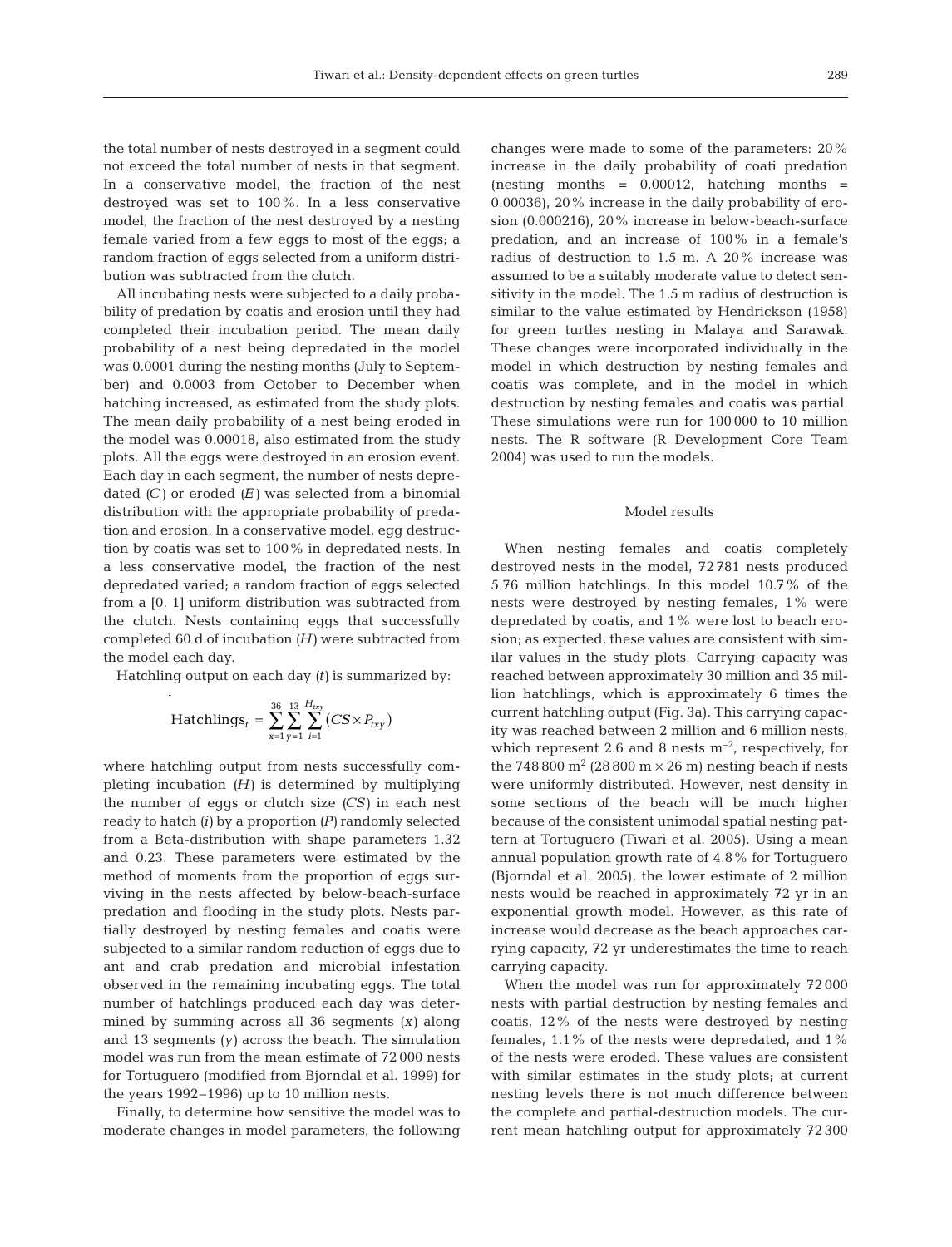

Fig. 3. (a) Simulation model outputs of no. of hatchlings produced at Tortuguero beach with increasing nest density when nests are completely  $(-, \bullet)$  and partially  $(-, \times)$  destroyed by coatis and nesting females. (b) No. of hatchlings produced when changes in model parameters are incorporated into initial models (O). Dashed lines represent models with partial destruction of nests by females and coatis; solid lines represent complete destruction of nests by females and coatis. Parameter changes include a 100% increase in a nesting female's radius of destruction  $(\Diamond)$ , and a 20% increase in below-beachsurface mortality  $(\bullet)$ , coati predation  $(x)$ , and erosion  $(\bullet)$ . The first data points in the figure represent no. of hatchlings produced from approximately 72 000 nests in both models

nests entered into this model is 6.14 million hatchlings. With partial destruction of nests by coatis and nesting females allowed in the model, the rate of increase in hatchling production decreased after 2 million nests were placed in the beach and carrying capacity was approached between 50 million and 60 million hatchlings, which is approximately 8 to 10 times the current hatchling output (Fig. 3a).

When a 20% increase in the daily probability of erosion and predation by coatis were individually incorporated into the above models, there was no change in hatchling output at carrying capacity (Fig. 3b). However, a 20% increase in below-beach-surface predation decreased hatchling output to between 25 million

and 28 million hatchlings in the model with complete destruction by nesting females and coatis, and to between 41 million and 48 million hatchlings in the model with partial destruction by nesting females and coatis (Fig. 3b). When the radius of destruction of a nesting female was increased to 1.5 m, carrying capacity dropped significantly to between 8 million and 9 million hatchlings in the model with complete destruction by nesting females and coatis, and to between 14 million and 16 million hatchlings in the model with partial destruction by nesting females and coatis (Fig. 3b). In all models, except the models in which a female's radius of destruction was increased, carrying capacity was approached when 2 million nests were laid on the beach. In models with increased radius of destruction by nesting females, carrying capacity was approached between 500 000 and 1 million nests.

## **DISCUSSION**

At Tortuguero, nest destruction by nesting females and predation by coatis both affect egg production in a density-dependent way. The strength of densitydependent nest destruction by females will vary among years with differential density-dependent effects on hatchling production because of the consistent spatial pattern in nest distribution and natural fluctuations in nesting numbers among years (Tiwari et al. 2005). In the simulation model, a nesting female's radius of destruction was found to significantly affect hatchling output; more empirical data are necessary to determine the direct and indirect effects of a nesting female on surrounding incubating nests.

An observed increase in coati predation with hatching density is supported by Fowler (1979), who reported greater predation by dogs and coatis on nests containing hatchlings than unhatched nests during a 1-season study at Tortuguero. However, Horikoshi (1992) found seasonal variation in both the intensity and timing of mammal predation, primarily coatis, in a 3 yr study at Tortuguero. Coati predation peaked during the early part of the nesting season and then decreased in 1 yr, whereas in the other 2 years, coati predation either peaked at the end of the nesting season or continued to increase as the season progressed to an end (Horikoshi 1992). Coatis depredated a higher proportion of nests in the low nesting year of his study (Horikoshi 1992). During the 2000 season, coatis were observed to excavate both nests that had already emerged as well as nests that had not yet emerged. Therefore, temporal variation in coati predation among years would have varying results on hatchling production.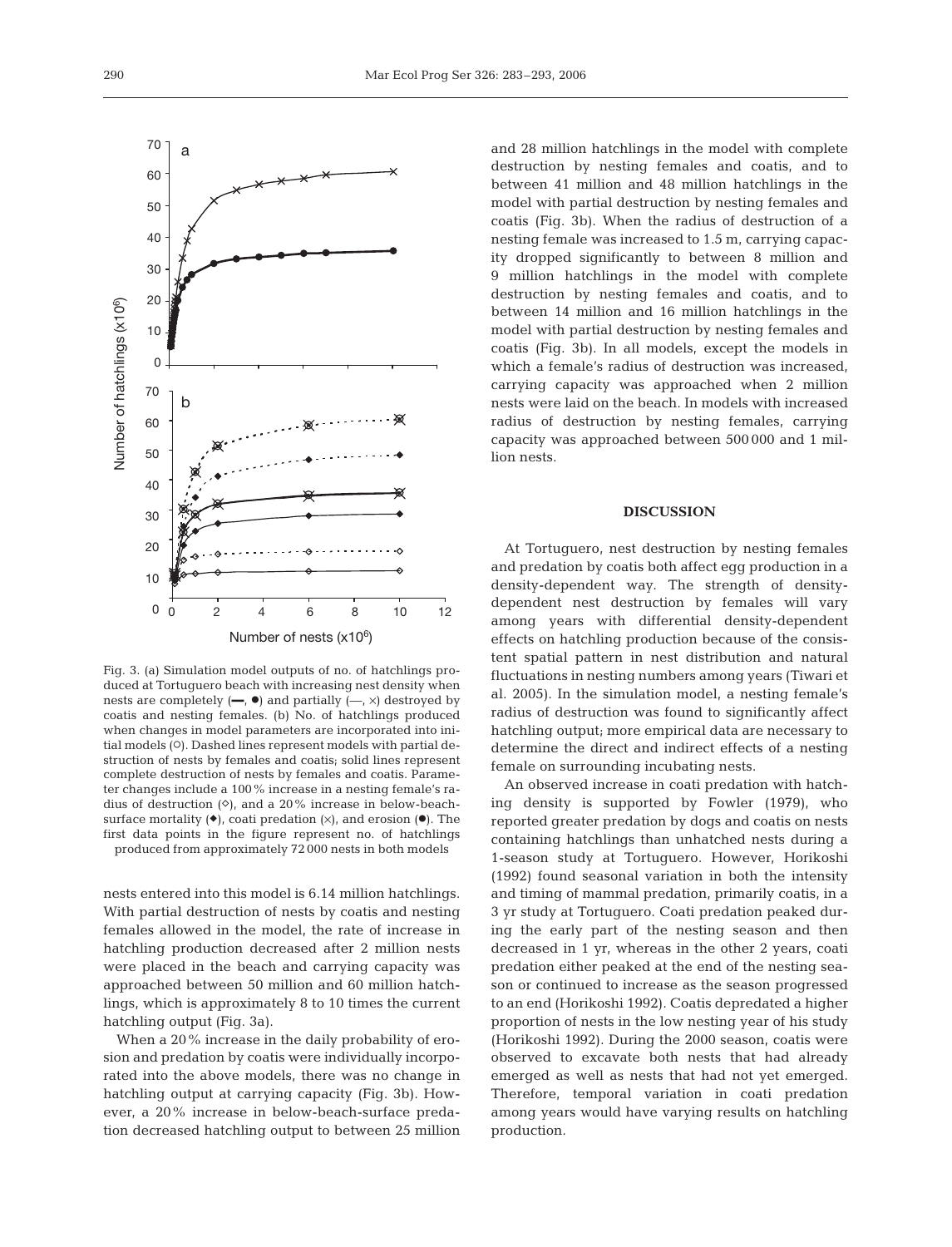Below-beach-surface predation, erosion, and beach flooding were found to affect hatchling production at Tortuguero in a density-independent manner. Although one might expect a density-dependent effect of below-beach-surface nest destruction by crabs, ants, microbes, and plant roots combined, particularly mortality from microbial activity, current nest densities may be below the density threshold at which this effect might occur. Density-dependent effects should be reevaluated when (if) higher nest densities are reached. Beach erosion was not severe in the study plots during the 2000 season, but nest loss from erosion varies considerably among years (Horikoshi 1992). The effects of beach flooding in November 2000 could not be extensively evaluated in this study, but nest loss due to flooding appeared to vary with section of beach, beach zone, and depth of nest.

The beach at Tortuguero appears to be well below its carrying capacity. If the mean number of clutches laid by an individual female in a nesting season at Tortuguero is 3 (Carr et al. 1978), the current mean number of females nesting at Tortuguero is about 24 000, representing 3.6% of the approximately 600 000 females that would deposit 2 million nests at carrying capacity. More than 600 000 females nesting at Tortuguero is not unrealistic and is supported by the estimate that present day populations of green turtles in the Caribbean represent only 3 to 7% of pre-exploitation levels (Jackson et al. 2001). Furthermore, as green turtles feed primarily on the seagrass *Thalassia testudinum* in the Caribbean (Bjorndal 1997), these numbers would be well supported by the existing seagrass pastures in the Caribbean whose most recent carrying capacity estimates range from 16 million to 586 million 50 kg green turtles (Moran & Bjorndal 2005). However, whether such high nest densities can be sustained, and whether 6 to 10 times the current estimate of hatchlings can be produced at Tortuguero, remains to be determined. Increased microbial activity in the sand resulting from greater nutrient load may severely lower hatching success after a certain nest density threshold is reached (Cornelius et al. 1991).

The time (72 yr or longer) estimated to reach carrying capacity is based on a steady 4.8% increase in the number of females nesting at Tortuguero (Bjorndal et al. 2005) and would be greatly influenced by catastrophic density-independent processes and direct mortality. Sea turtle population growth is most sensitive to survival at the large juvenile and subadult stages (Crouse et al. 1987, Crouse 1999, Heppell et al. 2003). Therefore, the annual harvest of more than 11 000 adult and sub-adult green turtles in the waters of Nicaragua (Lagueux 1998), the main foraging ground for the Tortuguero green turtle population, may be of immediate concern to the future of the nesting population in Tortuguero. A recent model based on the catch of large juveniles and adult turtles on the foraging ground by the fisheries in Nicaragua suggests that the Tortuguero population is either in decline or will decline (Campbell 2003), and the effects of the harvest will be reflected in the number of turtles nesting at Tortuguero in subsequent years. However, as Campbell (2003) points out, her model was unable to account for density-dependent effects on the foraging ground and accurate estimates for some demographic parameters were not available. Modeling efforts incorporating more accurate demographic parameters both at and away from the nesting beach are needed to predict a more accurate trajectory for the Tortuguero population.

Our model is currently limited by lack of data on variation in strength and timing of processes among seasons. Over the 3 years that Horikoshi (1992) conducted his study at Tortuguero, the major factors affecting nests varied from beach erosion, flooding or hurricane, to predation by mammals. Nonetheless, the use of empirical data and the simple and flexible framework of this model represent major steps forward in our evaluation of density-dependent effects on hatchling production at the nesting beach, and provides a foundation for more accurate and sophisticated models to be built as more data become available. This model can be applied, with modifications to the intensity and suitability of parameters, to other sea turtle species and nesting beaches to establish recovery goals and develop appropriate management strategies.

In conclusion, this study further reinforces the assessment by Jackson et al. (2001) of modern day green turtle populations in the Caribbean and the evaluation by Moran & Bjorndal (2005) of the carrying capacity of existing seagrass pastures in the Caribbean for green turtles. With increasing efforts to reconstruct past ecosystems and identify the ecological roles of sea turtles (Bjorndal 2003, Bjorndal & Jackson 2003), and simultaneous discussions of consumptive and nonconsumptive use of sea turtles (Godfrey et al. 2003), quantifying density-dependent and density-independent processes will be vital for devising meaningful conservation and management strategies.

*Acknowledgements.* We are grateful to the Caribbean Conservation Corporation, S. Troëng, L. Soares e Soares, J. Mangel, and all the research assistants and volunteers at Tortuguero who helped with various aspects of the field work. The study was also greatly improved by comments from C. Chapman, F. Percival, N. Frazer, and J. Seminoff. The project was supported by the Caribbean Conservation Corporation, the Knight Vision Foundation, and the Archie Carr Center for Sea Turtle Research and Department of Zoology at the University of Florida.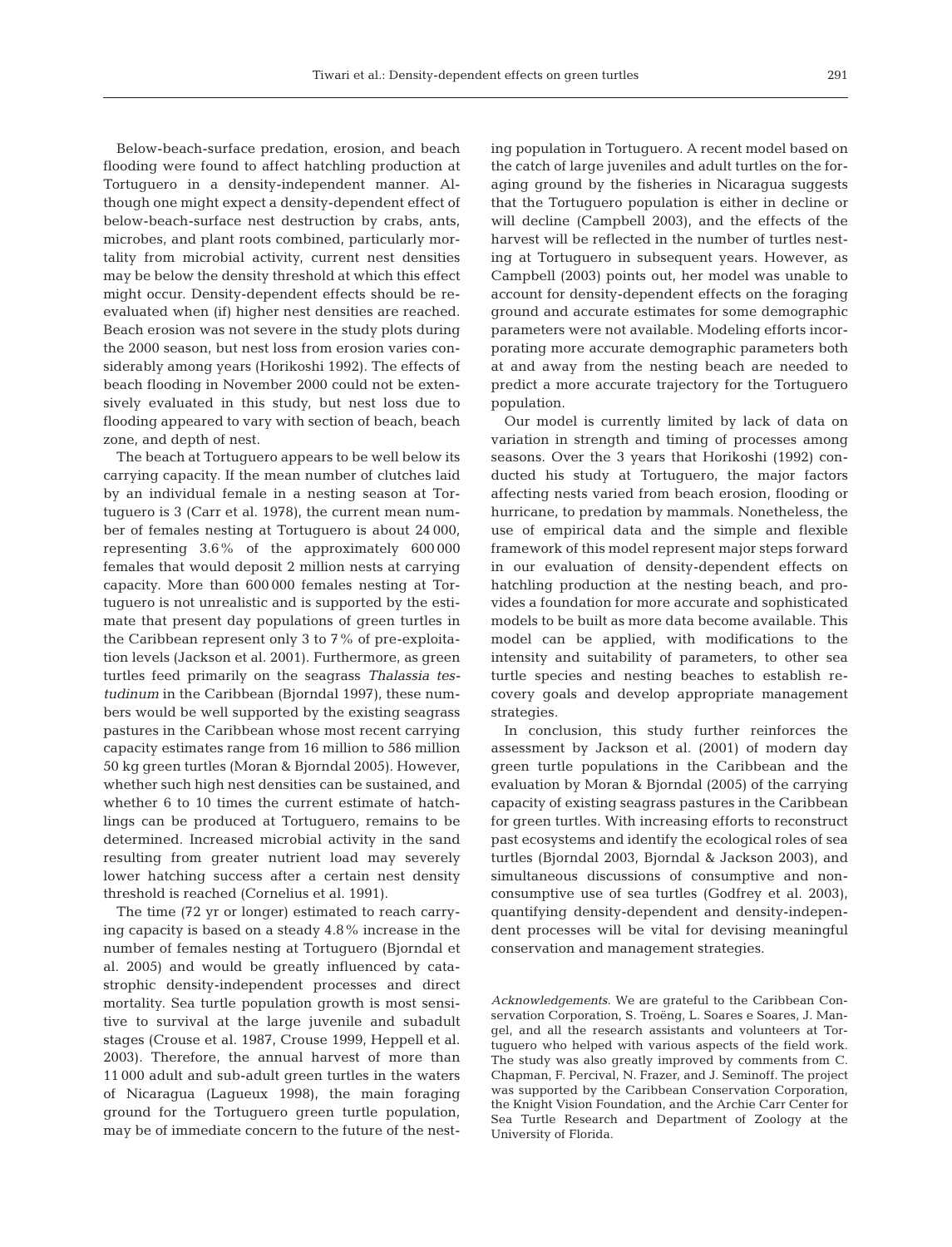## LITERATURE CITED

- Ackerman RA (1997) The nest environment and the embryonic development of sea turtles. In: Lutz PL, Musick JA (eds) The biology of sea turtles. CRC Press, Boca Raton, FL, p 83–106
- Agresti A (1996) An introduction to categorical data analysis. Wiley Interscience, New York
- Andrewartha HG, Birch LC (1954) The distribution and abundance of animals. University of Chicago Press, Chicago, IL
- Bjorndal KA (1997) Foraging ecology and nutrition of sea turtles. In: Lutz PL, Musick JA (eds) The biology of sea turtles. CRC Press, Boca Raton, FL, p 199–232
- Bjorndal KA (2003) Roles of loggerhead sea turtles in marine ecosystems. In: Bolten AB, Witherington BE (eds) Loggerhead sea turtles. Smithsonian Books, Washington, DC, p 235–244
- Bjorndal KA, Carr A (1989) Variation in clutch size and egg size in the green turtle nesting population at Tortuguero, Costa Rica. Herpetologica 45:181–189
- Bjorndal KA, Jackson JBC (2003) Roles of sea turtles in marine ecosystems: reconstructing the past. In: Lutz PL, Musick JA, Wyneken J (eds) The biology of sea turtles, Vol II. CRC Press, Boca Raton, FL, p 259–274
- Bjorndal KA, Wetherall JA, Bolten AB, Mortimer JA (1999) Twenty-six years of green turtle nesting at Tortuguero, Costa Rica: an encouraging trend. Conserv Biol 13: 126–134
- Bjorndal KA, Bolten AB, Chaloupka MY (2000) Green turtle somatic growth model: evidence for density-dependence. Ecol Appl 10:269–282
- Bjorndal KA, Bolten AB, Chaloupka MY (2005) Evaluating trends in abundance of immature green turtles, *Chelonia mydas*, in the Greater Caribbean. Ecol Appl 15:304–314
- Blanck CE, Sawyer RH (1981) Hatchery practices in relation to early embryology of the loggerhead sea turtle, *Caretta caretta* (Linné). J Exp Mar Biol Ecol 49:163–177
- Bustard HR, Tognetti KP (1969) Green sea turtles: a discrete simulation of density-dependent population regulation. Science 163:939–941
- Campbell CL (2003) Population assessment and management needs of a green turtle, *Chelonia mydas*, population in the western Caribbean. PhD dissertation, University of Florida, Gainesville, FL
- Carr A, Carr MH, Meylan AB (1978) The ecology and migrations of sea turtles, 7. The West Caribbean colony. Bull Am Mus Nat Hist 162:1–46
- Caut S, Hulin V, Girondot M (2006) Impact of density-dependent nest destruction on emergence success of Guianan leatherback turtles *(Dermochelys coriacea)*. Anim Conserv 9:189–197
- Chaloupka MY (2003) Stochastic simulation modeling of loggerhead population dynamics given exposure to competing mortality risks in the western south Pacific. In: Bolten AB, Witherington BE (eds) Loggerhead sea turtles. Smithsonian Books, Washington, DC, p 274–294
- Chaloupka MY, Limpus CJ (1996) Heuristic modeling of *Chelonia mydas* population dynamics — southern Great Barrier Reef. In: Keinath JA, Barnard DE, Musick JA, Bell BA (eds) Proc 15th Annu Symp Sea Turtle Biology and Conservation. NOAA Tech Memo NMFS-SEFSC-387:66–69
- Chaloupka MY, Musick JA (1997) Age, growth, and population dynamics. In: Lutz PL, Musick JA (eds) The biology of sea turtles. CRC Press, Boca Raton, FL, p 233–276
- Cornelius SE, Ulloa MA, Castro JC, Mata del Valle M, Robinson DC (1991) Management of olive ridley sea turtles *(Lepidochelys olivacea)* nesting at Playas Nancite and

Ostional, Costa Rica. In: Robinson JG, Redford KH (eds) Neotropical wildlife use and conservation. University of Chicago Press, Chicago, IL, p 111–135

- Crouse DT (1999) Population modeling and implications for Caribbean hawksbill sea turtle management. Chelonian Conserv Biol 3:185–188
- Crouse DT, Crowder LB, Caswell H (1987) A stage-based population model for loggerhead sea turtles and implications for conservation. Ecology 68:1412–1423
- de Kroon H, van Groenendael J, Ehrlen J (2000) Elasticities: a review of methods and model limitations. Ecology 81: 607–618
- Fowler LE (1979) Hatching success and nest predation in the green sea turtle, *Chelonia mydas*, at Tortuguero, Costa Rica. Ecology 60:946–955
- Girondot M, Tucker AD, Rivalan P, Godfrey MH, Chevalier J (2002) Density-dependent nest destruction and population fluctuations of Guianian leatherback turtles. Anim Conserv 5:75–84
- Godfrey MH, Campbell LM, Shanker K, Tambiah C (2003) Report from the 'research on use' session at the 23rd Symposium on Sea Turtle Biology and Conservation, Kuala Lumpur, Malaysia. MTN 101:33–34
- Hendrickson JR (1958) The green sea turtle *Chelonia mydas* (Linn.) in Malaya and Sarawak. Proc Zool Soc Lond 130: 455–535
- Heppell SS, Crowder LB, Crouse DT, Epperly SP, Frazer NB (2003) Population models for Atlantic loggerheads: past, present, and future. In: Bolten AB, Witherington BE (eds) Loggerhead sea turtles. Smithsonian Books, Washington, DC, p 255–273
- Horikoshi K (1992) Egg survivorship and primary sex ratio of green turtles, *Chelonia mydas,* at Tortuguero, Costa Rica. PhD dissertation. University of Florida, Gainesville, FL
- Howard LO, Fiske WF (1911) The importation into the United States of the parasites of the gypsy moth and the browntail moth. Bull US Bur Entomol No. 91:1–312
- Jackson JBC, Kirby MX, Berger WH, Bjorndal KA and 15 others (2001) Historical overfishing and the recent collapse of coastal ecosystems. Science 293:629–638
- Lack D (1954) The natural regulation of animal numbers. Oxford University Press, London
- Lagueux CJ (1998) Marine turtle fishery of Caribbean Nicaragua: human use patterns and harvest trends. PhD dissertation, University of Florida, Gainesville, FL
- Marcovaldi MA, Vietas CF, Godfrey MH (1999) Nesting and conservation management of hawksbill turtles *(Eretmochelys imbricata)* in northern Bahia, Brazil. Chelonian Conserv Biol 3:301–307
- McCullagh P, Nelder JA (1989) Generalized linear models*.* Chapman & Hall, London
- Moran KL, Bjorndal KA (2005) Simulated green turtle grazing affects structure and productivity of seagrass pastures. Mar Ecol Prog Ser 305:235–247
- Murray BG (1994) On density dependence. Oikos 69:520–523
- Nicholson AJ (1933) The balance of animal populations. J Anim Ecol 2:131–178
- Phillott AD, Parmenter CJ (2001) The distribution of failed eggs and the appearance of fungi in artificial nests of green *(Chelonia mydas)* and loggerhead *(Caretta caretta)* sea turtles. Aust J Zool 49:713–718
- Pritchard PCH, Mortimer JA (1999) Taxonomy, external morphology, and species identification. In: Eckert KL, Bjorndal KA, Abreu-Grobois FA, Donnelly M (eds) Research and management techniques for the conservation of sea turtles. IUCN/SSC Marine Turtle Specialist Group Publication No. 4, p 21–38